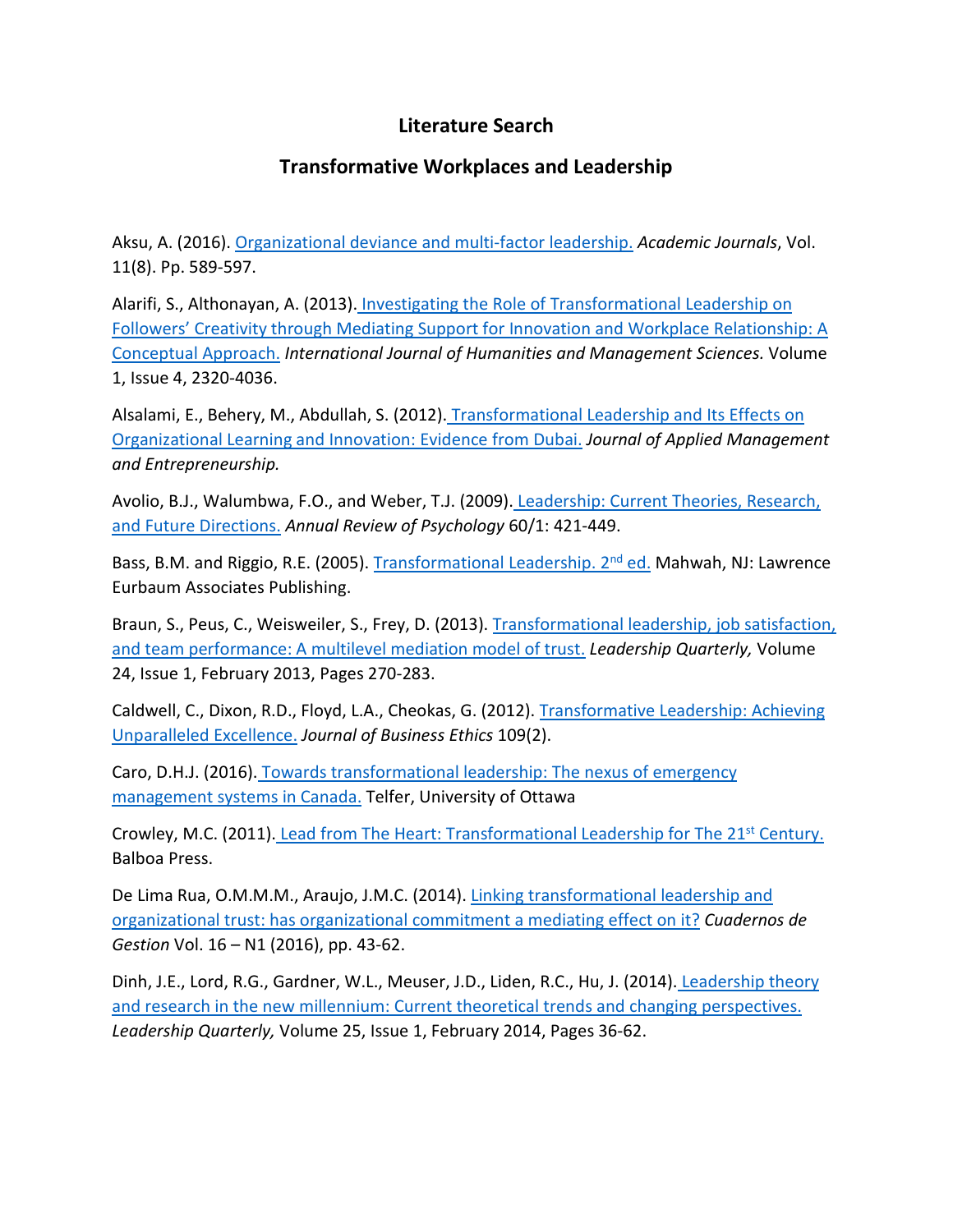Foon, M.S. (2016). [A Conceptual Framework of Transformational and Transactional Leadership](https://www.researchgate.net/publication/297827653_A_Conceptual_Framework_of_Transformational_and_Transactional_Leadership_on_Nurse_Educators_Job_Satisfaction)  [on Nurse Educators Job Satisfaction.](https://www.researchgate.net/publication/297827653_A_Conceptual_Framework_of_Transformational_and_Transactional_Leadership_on_Nurse_Educators_Job_Satisfaction) *International Journal of Social Science and Humanities Research.* Vol. 4, Issue 1, pp. 596-605.

Gardner, W.L., Coglisere, C.C., Davis, K.M., Dickens< M.P. (2011). [Authentic leadership: A review](http://www.sciencedirect.com/science/article/pii/S1048984311001548)  [of the literature and research agenda.](http://www.sciencedirect.com/science/article/pii/S1048984311001548) *Leadership Quarterly*, Volume 22, Issue 6, December 2011, Pages 1120-1145.

Grant, A. (2011). [Workplace, Executive and Life Coaching: An Annotated Bibliography from](http://www.coachfederation.org/files/includes/docs/110-Coaching-Biographies-(GRANT).pdf)  [Behavioral Science and Business Literature from 1935 to Jan 2011.](http://www.coachfederation.org/files/includes/docs/110-Coaching-Biographies-(GRANT).pdf) Library of Professional Coaching.

Guillory, W.A. (2010) [Creating Cultural Transformation through Small Acts of Inclusion –](http://www.workforcediversitynetwork.com/res_articles_cuturaltransformation_guillory.aspx) A [Holistic Approach to Cultural Transformation.](http://www.workforcediversitynetwork.com/res_articles_cuturaltransformation_guillory.aspx) Workforce Diversity Network.

Hutchinson, M., Jackson, D. (2012). Transformational Leadership in Nursing: Towards a More [Critical Interpretation.](http://onlinelibrary.wiley.com/doi/10.1111/nin.12006/abstract) Nursing Inquiry.

Hyman-Shurland, Y. (2016). [The Merits of Trust in Transformational Leadership.](http://scholarworks.waldenu.edu/dissertations/2448/) Thesis, Walden University

Ince, C.E., Jelley, R.B., MacKinnon, S.L. (2016). [Leadership's Effects on Employee Well-Being:](https://www.smu.ca/webfiles/C.ElliotInceR.BlakeJelleyStaceyL.MacKinnon.pdf)  [Synthesizing The Qualitative Evidence.](https://www.smu.ca/webfiles/C.ElliotInceR.BlakeJelleyStaceyL.MacKinnon.pdf) *Workplace Review,* Issue 3 – 18.

Johannsen, M. (2014). [A Guide to Transformational Leadership.](https://www.legacee.com/transformational-leadership/) Legacee.

Kalshoven, K., Den Hartog, D.N., De Hoogh, A.H.B. (2011). [Ethical leadership at work](http://www.sciencedirect.com/science/article/pii/S1048984310001876)  [questionnaire \(ELW\): Development and validation of a multidimensional measure.](http://www.sciencedirect.com/science/article/pii/S1048984310001876) *Leadership Quarterly,* Volume 22, Issue 1, February 2011, Pages 51-69.

Kotter, J.P. (2006). [Leading Change: Why Transformation Efforts Fail.](https://hbr.org/2007/01/leading-change-why-transformation-efforts-fail) Harvard Business Review.

Kraft, D. (2016). [Pseudo-Transformational Leadership in the Workplace.](http://work.chron.com/pseudotransformational-leadership-workplace-30748.htm) StudioD.

Krishnan, V.R. (2005)[. Transformational Leadership and Outcomes: Role of Relationship](http://www.emeraldinsight.com/doi/abs/10.1108/01437730510617654)  [Duration.](http://www.emeraldinsight.com/doi/abs/10.1108/01437730510617654) *Leadership and Organization Development Journal* 26/6: 442-457

Lee, A. (2016). [Workplace Transformation and the Changing Nature of Work.](http://www.organisationsolutions.com/Resources/Strategy-Execution/Workplace-Transformation-and-the-Changing-Nature-of-Work) Organisation Solutions.

Lopez-Zafra, E., Garcia-Retamero, R., BerriosMartos, M.P. (2012). The Relationship Between [Transformational Leadership and Emotional Intelligence from a Gendered Approach.](https://www.researchgate.net/publication/225026150_The_Relationship_between_Transformational_Leadership_and_Emotional_Intelligence_from_a_Gendered_Approach) *Psychological Record* 62/1: 97-114.

Loughlin, C., Arnold, K., Crawford, J.B. (2012). [Lost Opportunity: Is transformational leadership](https://www.researchgate.net/publication/235320016_Lost_opportunity_Is_transformational_leadership_accurately_recognized_and_rewarded_in_all_managers)  [accurately recognized and rewarded in all managers?](https://www.researchgate.net/publication/235320016_Lost_opportunity_Is_transformational_leadership_accurately_recognized_and_rewarded_in_all_managers) *Equality, Diversity & Inclusion: An International Journal* 31(1):43-64.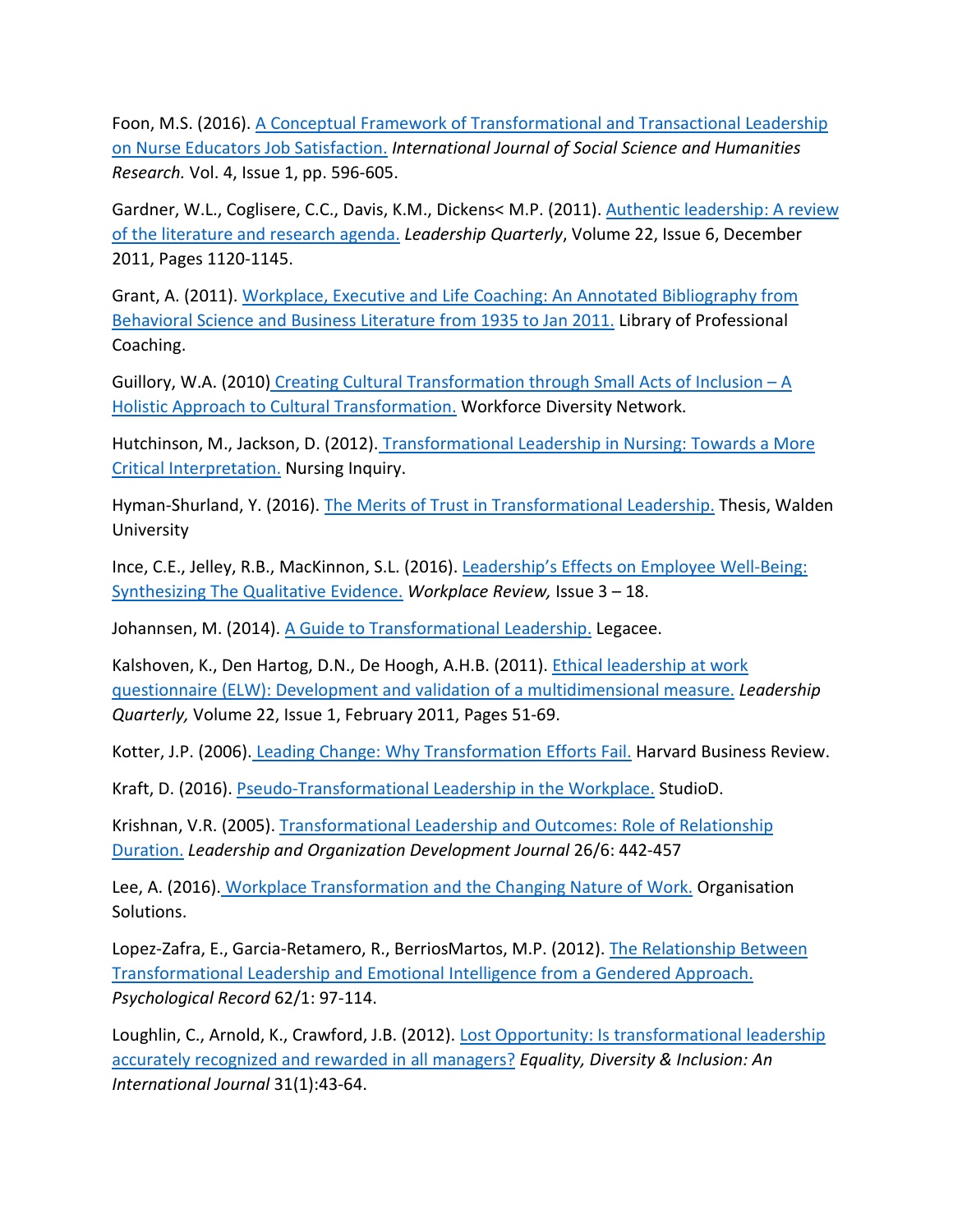Middleton, J., Harvey, S., & Esaki, N. (2015). [Transformational Leadership and Organizational](http://familiesinsocietyjournal.org/doi/abs/10.1606/1044-3894.2015.96.21?journalCode=fcss)  [Change: How Do Leaders Approach Trauma-Informed Organizational Change…Twice?](http://familiesinsocietyjournal.org/doi/abs/10.1606/1044-3894.2015.96.21?journalCode=fcss) *Families in Society: The Journal of Contemporary Social Science.* 96(3), 155-163.

Nemanich, L.A., and Vera, D. (2009). [Transformational Leadership and Ambidexterity in the](https://www.researchgate.net/publication/240181970_Transformational_Leadership_and_Ambidexterity_in_the_Context_of_an_Acquisi)  [Context of an Acquisition.](https://www.researchgate.net/publication/240181970_Transformational_Leadership_and_Ambidexterity_in_the_Context_of_an_Acquisi) *The Leadership Quarterly* 20:9-33.

Pearson, C.S. (2012). [The Transforming Leader: New Approaches to Leadership for the Twenty-](https://www.amazon.com/Transforming-Leader-Approaches-Leadership-Twenty-First/dp/1609941209)[First Century.](https://www.amazon.com/Transforming-Leader-Approaches-Leadership-Twenty-First/dp/1609941209) San Francisco, CA: Berret-Koehler Publishers, Inc.

Perreault, D., Cohen, L.R., & Blanchard, C.M. (2015). Fostering transformational leadership [among young adults: a basic psychological needs approach.](http://www.tandfonline.com/doi/full/10.1080/02673843.2015.1083451) *International Journal of Adolescence and Youth.* Volume 21, 2016 - Issue 3.

Piccolo, R.F., Colquitt, J.A. (2006). Transformational Leadership and Job Behaviors: The Mediating Role of Core Job Characteristics. *Academy of Management Journal,* vol. 49, no. 2 327-340.

Pickerell, K.J. (2014). [A Transformational Leadership Program: A Necessity in Today's Healthcare](http://scholarworks.bellarmine.edu/cgi/viewcontent.cgi?article=1005&context=tdc)  [Environment.](http://scholarworks.bellarmine.edu/cgi/viewcontent.cgi?article=1005&context=tdc) Thesis, Bellarmine University.

Pourbarkhordari, A., Zhou, E.H. (2016). Role of Transformational Leadership in Creating a Healthy Work Environment in Business Setting. *European Journal of Business and Management.* Vol. 8, No. 3, 2222-2839.

Raza, T. (2011). [Exploring Transformational and Transactional Leadership Styles.](http://irc.queensu.ca/articles/exploring-transformational-and-transactional-leadership-styles) Queen's University.

Reuvers, M., Van Engen, M.L., Vinkenburg, C.J., Wilson-Evered, E. (208). [Transformational](http://www.emeraldinsight.com/doi/abs/10.1108/IMDS-05-2014-0152?journalCode=imds)  [Leadership and Innovative Work Behavior: Exploring the Relevance of Gender Differences.](http://www.emeraldinsight.com/doi/abs/10.1108/IMDS-05-2014-0152?journalCode=imds) *Creativity and Innovation Management* 17(3).

Rusliza, Y., Fawzy, E. (2016). [Leadership styles and organizational commitment: literature](http://www.emeraldinsight.com/doi/abs/10.1108/JMD-01-2015-0004?journalCode=jmd)  [review.](http://www.emeraldinsight.com/doi/abs/10.1108/JMD-01-2015-0004?journalCode=jmd) *Journal of Management Development.* Vol. 35, Iss: 2, pp.190-216.

Shorts, W., (2015). [Transformational Leadership Vs. Leadership-as-Practice.](https://www.linkedin.com/pulse/transformational-leadership-vs-leadership-as-practice-shorts-mpa) Thesis, Eastern University

Singh, K. (2012). [Developing Ethics at the Workplace Through Transformational Leadership: A](http://papers.ssrn.com/sol3/papers.cfm?abstract_id=2136975)  [Study of Business Organizations in India.](http://papers.ssrn.com/sol3/papers.cfm?abstract_id=2136975) *Journal of Knowledge Globalization,* Vol. 4, No. 2.

Stweart, J. (2006). [Transformational Leadership: An Evolving Concept Examined through the](https://www.researchgate.net/publication/238672658_Transformational_Leadership_An_Evolving_Concept_Examined_Through_the_Works_of_Burns_Bass_Avolio_and_Leithwood)  [Works of Burns, Avolio, and Leithwood.](https://www.researchgate.net/publication/238672658_Transformational_Leadership_An_Evolving_Concept_Examined_Through_the_Works_of_Burns_Bass_Avolio_and_Leithwood) *Canadian Journal of Educational Administration Policy.*

Tims, M., Bakker, A.B., Xanthopoulou, D. (2011). Do transformational [leaders enhance their](http://connection.ebscohost.com/c/articles/58540611/do-transformational-leaders-enhance-their-followers-daily-work-engagement)  [followers' daily work engagement?](http://connection.ebscohost.com/c/articles/58540611/do-transformational-leaders-enhance-their-followers-daily-work-engagement) *Leadership Quarterly,* Volume 22, Issue 1, February 2011, Pages 121-131.